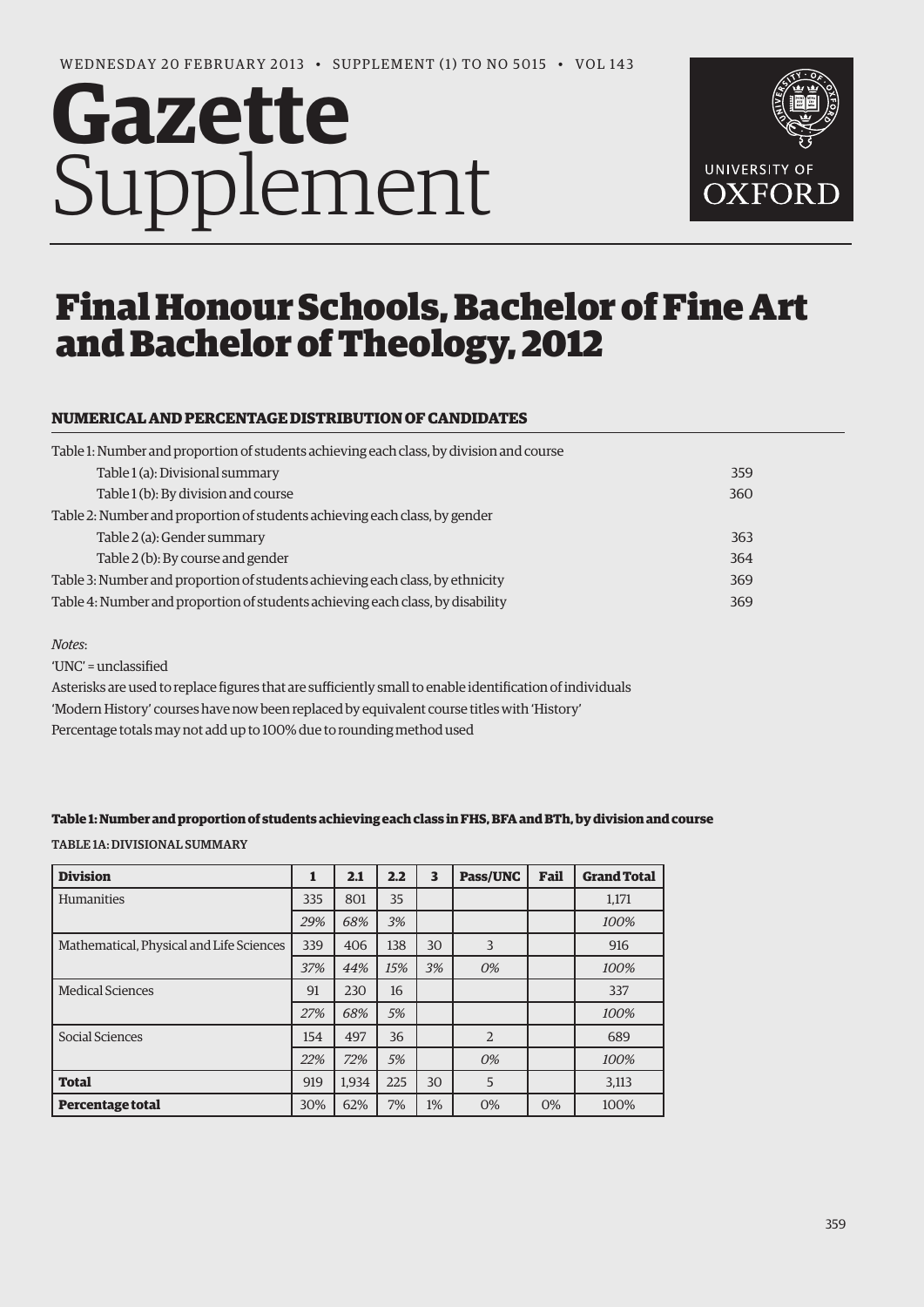#### Table 1b: By division and course

| <b>Division</b>                                                   | <b>Programme Title</b>                                                                                          | $\mathbf{1}$   | 2.1            | 2.2            | 3      | Pass/UNC | Fail   | <b>Grand Total</b> |
|-------------------------------------------------------------------|-----------------------------------------------------------------------------------------------------------------|----------------|----------------|----------------|--------|----------|--------|--------------------|
| <b>Humanities</b>                                                 | BA Ancient & Modern History                                                                                     | 6              | 10             |                |        |          |        | 16                 |
|                                                                   |                                                                                                                 | 38%            | 63%            |                |        |          |        | 100%               |
|                                                                   | BA Classical Archaeology & Ancient History                                                                      | 3              | 12             | $\mathbf{1}$   |        |          |        | 16                 |
|                                                                   | <b>BA Classics &amp; English</b>                                                                                |                |                |                |        |          |        | 100%               |
|                                                                   | $\overline{4}$                                                                                                  | $\overline{4}$ |                |                |        |          | 8      |                    |
| BA Classics & Modern Languages                                    |                                                                                                                 |                | 50%            |                |        |          |        | 100%               |
|                                                                   |                                                                                                                 |                | $\overline{4}$ |                |        |          |        | 8                  |
|                                                                   |                                                                                                                 | 50%            | 50%            |                |        |          |        | 100%               |
|                                                                   | $\ast$<br><b>BA Classics with Oriental Studies</b><br>$\ast$<br>$\overline{9}$<br>BA English & Modern Languages |                | $\ast$         | $\ast$         | $\ast$ | $\ast$   | $\ast$ | 5                  |
|                                                                   |                                                                                                                 |                | $\ast$         | $\ast$         | $\ast$ | $\ast$   | $\ast$ | 100%               |
|                                                                   |                                                                                                                 |                | 13             |                |        |          |        | 22                 |
|                                                                   |                                                                                                                 | 41%            | 59%            |                |        |          |        | 100%               |
|                                                                   | BA English Language & Literature<br>74<br>31%<br>BA European & Middle Eastern Languages                         |                | 158            | $\overline{7}$ |        |          |        | 239                |
|                                                                   |                                                                                                                 |                | 66%            | 3%             |        |          |        | 100%               |
|                                                                   |                                                                                                                 |                | $\ast$         | $\ast$         | $\ast$ | $\ast$   | $\ast$ | $\mathbf{1}$       |
|                                                                   |                                                                                                                 | $\ast$         | $\ast$         | $\ast$         | $\ast$ | $\ast$   | $\ast$ | 100%               |
|                                                                   | <b>BA History</b>                                                                                               | 54             | 187            | $\overline{2}$ |        |          |        | 243                |
|                                                                   | <b>BA History &amp; Economics</b>                                                                               |                | 77%            | $1\%$          |        |          |        | 100%               |
|                                                                   |                                                                                                                 |                | $\overline{4}$ | $\mathbf{1}$   |        |          |        | 8                  |
|                                                                   |                                                                                                                 | 38%            | 50%            | 13%            |        |          |        | 100%               |
|                                                                   | BA History & English                                                                                            | $\ast$         | $\ast$         | $\ast$         | $\ast$ | $\ast$   | $\ast$ | $\overline{4}$     |
|                                                                   |                                                                                                                 | $\ast$         | $\ast$         | $\ast$         | $\ast$ | $\ast$   | $\ast$ | 100%               |
| <b>BA History &amp; Politics</b><br>BA History & Modern Languages | 11                                                                                                              | 28             |                |                |        |          | 39     |                    |
|                                                                   | 28%                                                                                                             | 72%            |                |                |        |          | 100%   |                    |
|                                                                   | 3                                                                                                               | 12             |                |                |        |          | 15     |                    |
|                                                                   |                                                                                                                 | 20%            | 80%            |                |        |          |        | 100%               |
|                                                                   | <b>BA History of Art</b>                                                                                        | 5              | $\overline{7}$ |                |        |          |        | 12                 |
|                                                                   |                                                                                                                 | 42%            | 58%            |                |        |          |        | 100%               |
|                                                                   | BA Literae Humaniores - Course 1                                                                                | 25             | 65             | 6              |        |          |        | 96                 |
|                                                                   |                                                                                                                 | 26%            | 68%            | 6%             |        |          |        | 100%               |
|                                                                   | BA Literae Humaniores - Course 2                                                                                |                | 9              | $\mathbf{1}$   |        |          |        | 10                 |
|                                                                   |                                                                                                                 |                | 90%            | 10%            |        |          |        | 100%               |
|                                                                   | <b>BA Modern Languages</b>                                                                                      | 54             | 131            | $\overline{7}$ |        |          |        | 192                |
|                                                                   |                                                                                                                 | 28%            | 68%            | 4%             |        |          |        | 100%               |
|                                                                   | <b>BA</b> Music                                                                                                 | 29             | 37             | $\overline{2}$ |        |          |        | 68                 |
|                                                                   |                                                                                                                 | 43%            | 54%            | 3%             |        |          |        | 100%               |
|                                                                   | <b>BA Oriental Studies</b>                                                                                      | 14             | 32             | $\overline{3}$ |        |          |        | 49                 |
|                                                                   |                                                                                                                 | 29%            | 65%            | 6%             |        |          |        | 100%               |
|                                                                   | BA Philosophy & Theology                                                                                        | 6              | $17\,$         | $\mathbf{1}$   |        |          |        | 24                 |
|                                                                   |                                                                                                                 | 25%            | 71%            | 4%             |        |          |        | 100%               |
|                                                                   | BA Philosophy & Modern Languages                                                                                | 6              | 15             |                |        |          |        | 21                 |
|                                                                   |                                                                                                                 | 29%            | 71%            |                |        |          |        | 100%               |
|                                                                   | <b>BATheology</b>                                                                                               | 16             | 26             | $\mathbf{1}$   |        |          |        | 43                 |
|                                                                   |                                                                                                                 | 37%            | 60%            | 2%             |        |          |        | 100%               |
|                                                                   | <b>BFA Fine Art</b>                                                                                             | 5              | 15             | $\mathbf{1}$   |        |          |        | 21                 |
|                                                                   |                                                                                                                 | 24%            | 71%            | 5%             |        |          |        | 100%               |
|                                                                   | <b>BTh Theology</b>                                                                                             | $\sqrt{2}$     | $\overline{7}$ | $\sqrt{2}$     |        |          |        | $11\,$             |
|                                                                   |                                                                                                                 | 18%            | 64%            | 18%            |        |          |        | 100%               |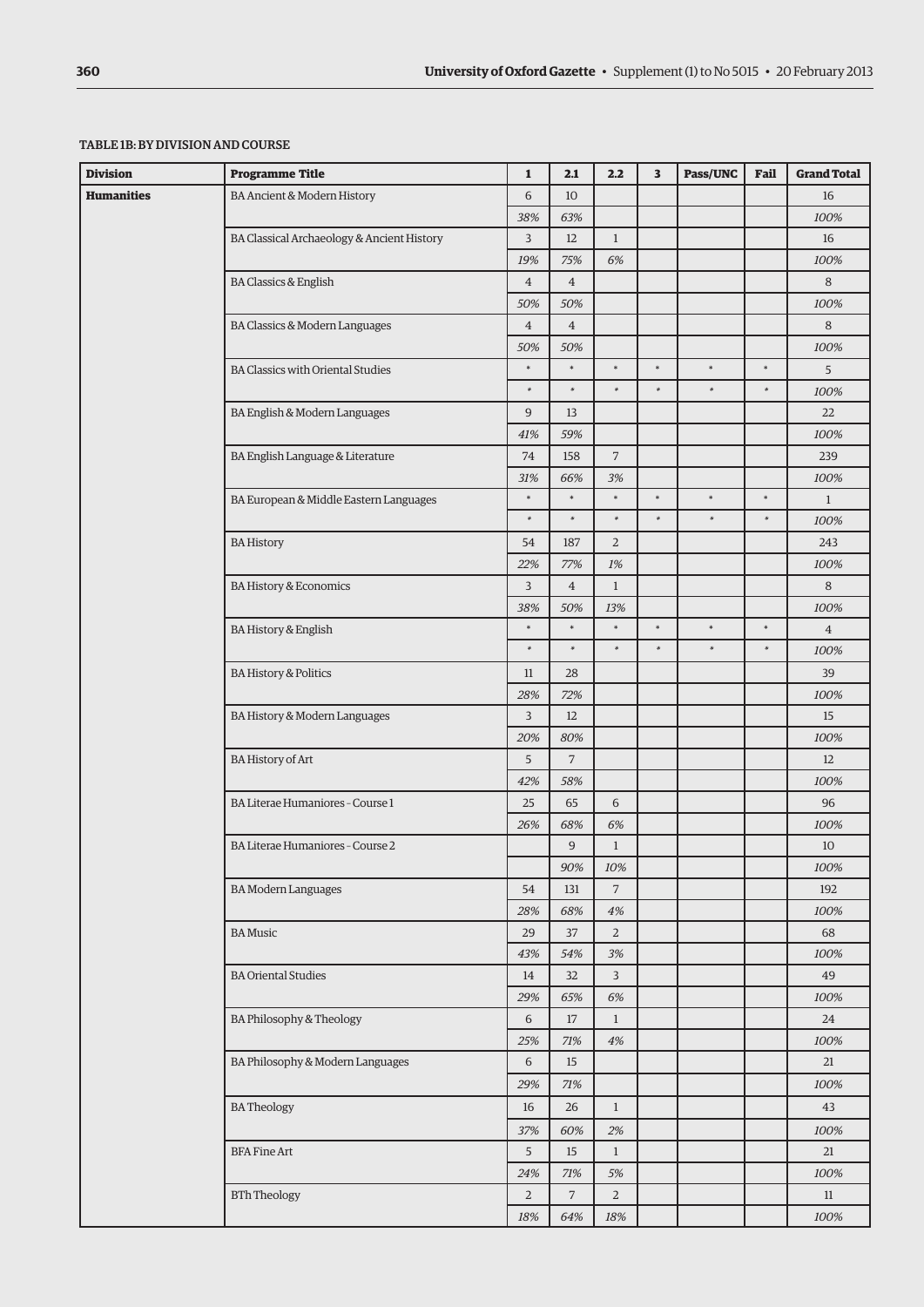| <b>Division</b>                                       | <b>Programme Title</b>                      | $\mathbf{1}$          | 2.1            | 2.2            | 3              | Pass/UNC | Fail   | <b>Grand Total</b> |
|-------------------------------------------------------|---------------------------------------------|-----------------------|----------------|----------------|----------------|----------|--------|--------------------|
| <b>Mathematical, Physical</b>                         | <b>BA Biological Sciences</b>               | 22                    | 69             | 13             | $\overline{3}$ |          |        | 107                |
| and Life Sciences                                     |                                             | 21%                   | 64%            | 12%            | 3%             |          |        | 100%               |
|                                                       | <b>BA Computer Science</b>                  | $\overline{2}$        | 3              | $\mathbf{1}$   | $\overline{2}$ |          |        | 8                  |
|                                                       |                                             | 25%                   | 38%            | 13%            | 25%            |          |        | 100%               |
|                                                       | <b>BA</b> Geology                           | $\ast$                | $\ast$         | *              | $\ast$         | $\ast$   | $\ast$ | $\mathbf{1}$       |
|                                                       |                                             | $\ast$                | $\ast$         | $\ast$         | $\ast$         | $\ast$   | $\ast$ | 100%               |
|                                                       | <b>BA</b> Mathematics                       | 11                    | 22             | 8              | $\overline{4}$ | 3        |        | 48                 |
|                                                       |                                             | 23%                   | 46%            | 17%            | 8%             | 6%       |        | 100%               |
|                                                       | BA Mathematics & Computer Science           | $\ast$                | *              | $\ast$         | $\ast$         | *        | $\ast$ | 5                  |
|                                                       |                                             | $\ast$                | $\ast$         | $\ast$         | $\ast$         | $\ast$   | $\ast$ | 100%               |
|                                                       | BA Mathematics & Philosophy                 | $\ast$                | $\ast$         | $\ast$         | $\ast$         | $\ast$   | $\ast$ | $\overline{2}$     |
|                                                       |                                             | $\ast$                | $\ast$         | $\ast$         | $\ast$         | $\ast$   | $\ast$ | 100%               |
|                                                       | <b>BA Mathematics &amp; Statistics</b>      | 3                     | 3              | $\mathbf{1}$   | $\mathbf{1}$   |          |        | 8                  |
|                                                       |                                             | 38%                   | 38%            | 13%            | 13%            |          |        | 100%               |
|                                                       | <b>BA Physics</b>                           | 11                    | 15             | 18             | 3              |          |        | 47                 |
|                                                       |                                             | 23%                   | 32%            | 38%            | 6%             |          |        | 100%               |
|                                                       | MChem Chemistry                             | 73                    | 80             | 26             |                |          |        | 179                |
|                                                       |                                             |                       | 45%            | 15%            |                |          |        | 100%               |
| MCompSci Computer Science<br>MEarthSci Earth Sciences |                                             | 6                     | 6              | $\mathbf{1}$   |                |          |        | 13                 |
|                                                       |                                             | 46%                   | 46%            | $8\%$          |                |          |        | 100%               |
|                                                       |                                             | 11                    | 17             | 5              |                |          |        | 33                 |
|                                                       |                                             |                       | 52%            | 15%            |                |          |        | 100%               |
|                                                       | <b>MEng Engineering Science</b>             | 54                    | 56             | 29             | 5              |          |        | 144                |
|                                                       |                                             | 38%                   | 39%            | 20%            | 3%             |          |        | 100%               |
|                                                       | MEng Engineering, Economics & Management    | 5                     | $\overline{4}$ | 2              |                |          |        | 11                 |
|                                                       |                                             | 45%                   | 36%            | 18%            |                |          |        | 100%               |
|                                                       | <b>MEng Materials Science</b>               | $\overline{7}$        | 11             | $\overline{2}$ | $\overline{2}$ |          |        | 22                 |
|                                                       |                                             | 32%                   | 50%            | 9%             | 9%             |          |        | 100%               |
|                                                       | MEng Materials, Economics & Management      | $\overline{2}$        | $\overline{4}$ |                |                |          |        | 6                  |
|                                                       |                                             | 33%                   | 67%            |                |                |          |        | 100%               |
|                                                       | <b>MMath Mathematics</b>                    | 45                    | 36             | 15             | 3              |          |        | 99                 |
|                                                       |                                             | 45%                   | 36%            | 15%            | 3%             |          |        | 100%               |
|                                                       | MMath Mathematics & Statistics              | $\overline{7}$        | 9              | $\overline{3}$ | $\mathbf{1}$   |          |        | 20                 |
|                                                       |                                             | 35%                   | 45%            | 15%            | 5%             |          |        | 100%               |
|                                                       | MMathCompSci Mathematics & Computer Science | $\mathsf{9}$          | 9              | $\mathbf{1}$   | $\mathbf{1}$   |          |        | 20                 |
|                                                       |                                             | 45%<br>$\overline{9}$ | 45%            | 5%             | 5%             |          |        | 100%               |
|                                                       | MMathPhil Mathematics & Philosophy          |                       | 10             | $\overline{2}$ |                |          |        | 21                 |
|                                                       |                                             | 43%                   | 48%            | 10%            |                |          |        | 100%               |
|                                                       | MPhys Physics                               | 51                    | 47             | 10             | $\overline{3}$ |          |        | 111                |
|                                                       |                                             | 46%                   | 42%            | $9\%$          | 3%             |          |        | 100%               |
|                                                       | MPhysPhil Physics & Philosophy              | $\overline{7}$        | $\overline{2}$ | $\mathbf{1}$   | $\mathbf{1}$   |          |        | 11                 |
|                                                       |                                             | 64%                   | 18%            | $9\%$          | $9\%$          |          |        | 100%               |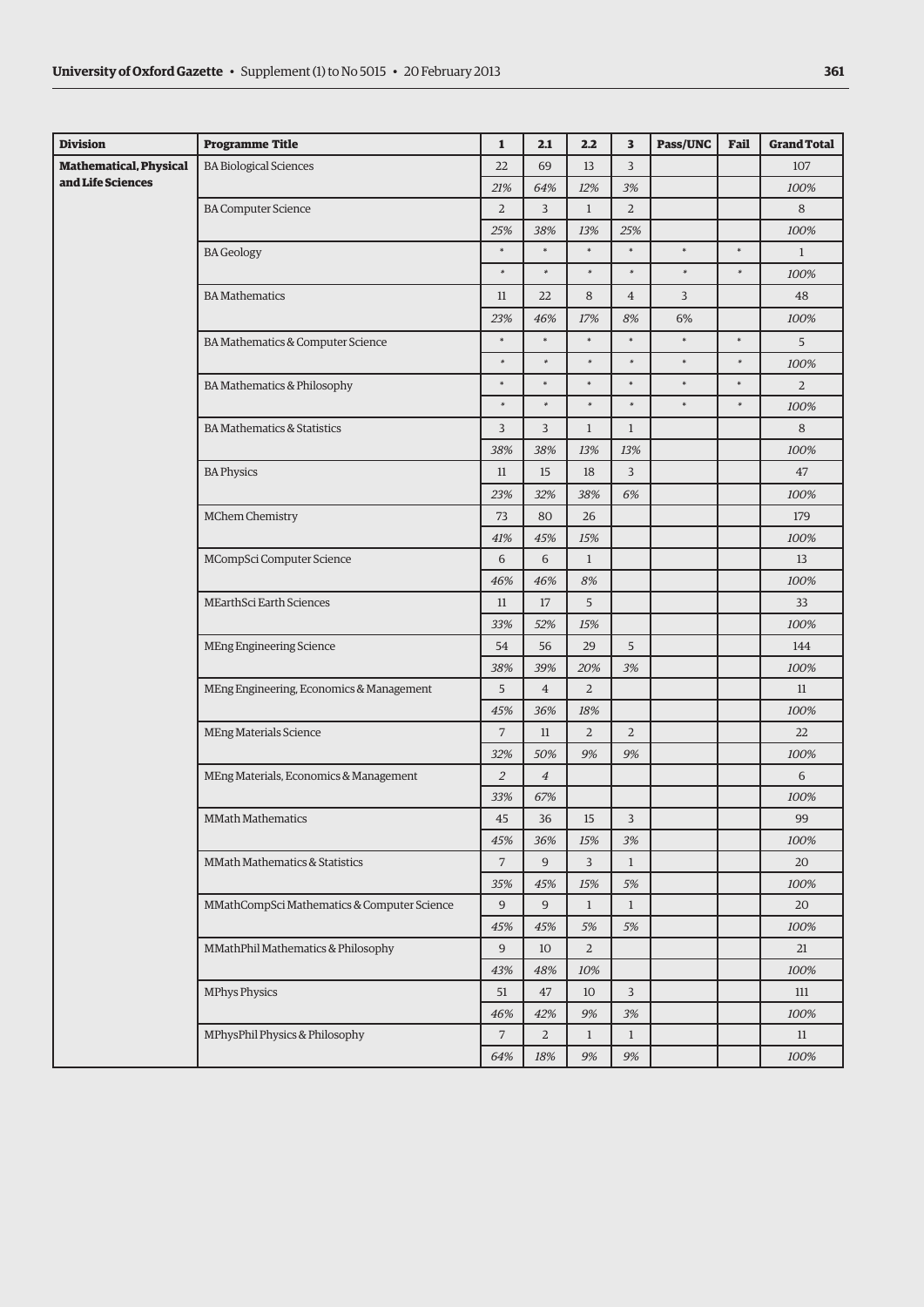| <b>Division</b>                                         | <b>Programme Title</b>                     | $\mathbf{1}$ | 2.1            | 2.2            | $\overline{\mathbf{3}}$ | Pass/UNC     | Fail | <b>Grand Total</b> |
|---------------------------------------------------------|--------------------------------------------|--------------|----------------|----------------|-------------------------|--------------|------|--------------------|
| <b>Medical Sciences</b>                                 | 14                                         | 36           | $\mathbf{1}$   |                |                         |              | 51   |                    |
|                                                         | 27%                                        | 71%          | 2%             |                |                         |              | 100% |                    |
|                                                         | 36                                         | 108          | $\overline{4}$ |                |                         |              | 148  |                    |
|                                                         | 24%                                        | 73%          | 3%             |                |                         |              | 100% |                    |
|                                                         | $\overline{4}$                             | 22           | $\mathbf{1}$   |                |                         |              | 27   |                    |
|                                                         | 15%                                        | 81%          | 4%             |                |                         |              | 100% |                    |
|                                                         | 8                                          | 18           | $\mathbf{1}$   |                |                         |              | 27   |                    |
|                                                         | 30%                                        | 67%          | 4%             |                |                         |              | 100% |                    |
|                                                         | MBiochem Molecular & Cellular Biochemistry | 29           | 46             | 9              |                         |              |      | 84                 |
|                                                         |                                            | 35%          | 55%            | 11%            |                         |              |      | 100%               |
| <b>Social Sciences</b><br>BA Archaeology & Anthropology |                                            | 5            | 17             | $\mathbf{1}$   |                         |              |      | 23                 |
|                                                         |                                            | 22%          | 74%            | 4%             |                         |              |      | 100%               |
|                                                         | BA Economics & Management                  |              | 56             | 11             |                         | $\mathbf{1}$ |      | 91                 |
|                                                         |                                            | 25%          | 62%            | 12%            |                         | 1%           |      | 100%               |
|                                                         | <b>BA Geography</b>                        | 24           | 60             | $\overline{2}$ |                         |              |      | 86                 |
|                                                         |                                            | 28%          | 70%            | 2%             |                         |              |      | 100%               |
|                                                         | <b>BA Human Sciences</b>                   | 10           | 18             | 5              |                         |              |      | 33                 |
|                                                         |                                            | 30%          | 55%            | 15%            |                         |              |      | 100%               |
|                                                         | <b>BA Jurisprudence</b>                    | 34           | 138            | $\overline{7}$ |                         | $\mathbf{1}$ |      | 180                |
|                                                         |                                            | 19%          | 77%            | 4%             |                         | 1%           |      | 100%               |
|                                                         | BA Jurisprudence (with Law in Europe)      | 11           | 20             | $\mathbf{1}$   |                         |              |      | 32                 |
|                                                         |                                            | 34%          | 63%            | 3%             |                         |              |      | 100%               |
|                                                         | BA Philosophy, Politics & Economics        | 47           | 188            | 9              |                         |              |      | 244                |
|                                                         |                                            | 19%          | 77%            | 4%             |                         |              |      | 100%               |
| <b>Total</b>                                            |                                            | 919          | 1,934          | 225            | 30                      | 5            |      | 3,113              |
| Percentage total                                        |                                            | 30%          | 62%            | 7%             | 1%                      | 0%           | 0%   | 100%               |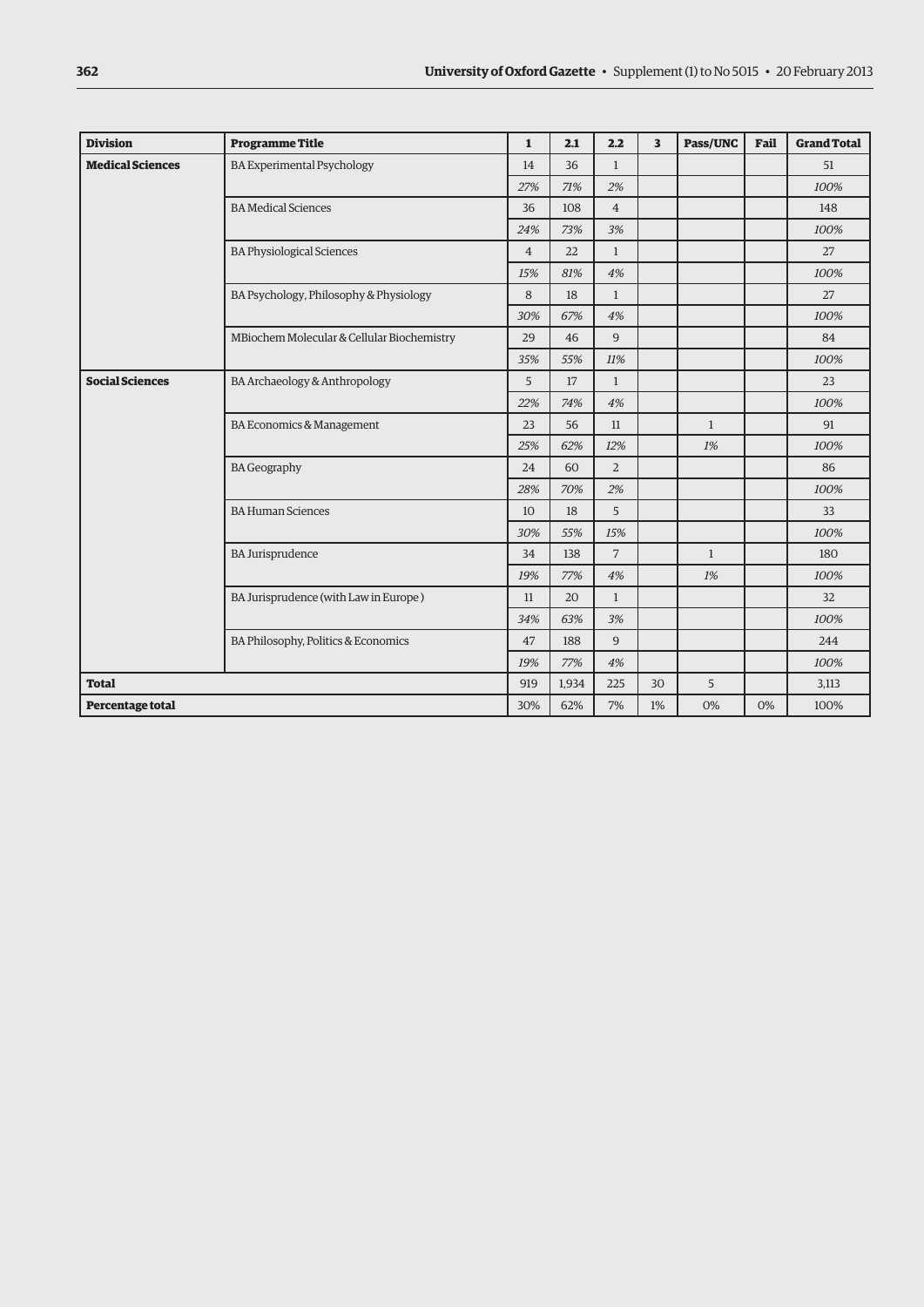#### **Table 2: Number and proportion of students achieving each class in FHS, BFA and BTh, by gender**

Table 2a: Gender summary

| <b>Division</b>         | <b>Gender</b> | 1   | 2.1   | 2.2               | 3  | <b>Pass/UNC</b> | Fail | <b>Grand Total</b> |
|-------------------------|---------------|-----|-------|-------------------|----|-----------------|------|--------------------|
| Humanities              | Female        | 168 | 466   | $12 \overline{ }$ |    |                 |      | 646                |
|                         |               | 26% | 72%   | 2%                |    |                 |      | 100%               |
|                         | Male          | 167 | 335   | 23                |    |                 |      | 525                |
|                         |               | 32% | 64%   | 4%                |    |                 |      | 100%               |
| Total                   |               | 335 | 801   | 35                |    |                 |      | 1,171              |
| Percentage total        |               | 29% | 68%   | 3%                |    |                 |      | 100%               |
| Mathematical, Physical  | Female        | 81  | 134   | 45                | 5  | $\overline{2}$  |      | 267                |
| and Life Sciences       |               | 30% | 50%   | 17%               | 2% | 1%              |      | 100%               |
|                         | Male          | 258 | 272   | 93                | 25 | $\mathbf{1}$    |      | 649                |
|                         |               | 40% | 42%   | 14%               | 4% | 0%              |      | 100%               |
| Total                   |               | 339 | 406   | 138               | 30 | 3               |      | 916                |
| Percentage total        |               | 37% | 44%   | 15%               | 3% | 0%              |      | 100%               |
| <b>Medical Sciences</b> | Female        | 53  | 127   | $\overline{7}$    |    |                 |      | 187                |
|                         |               | 28% | 68%   | 4%                |    |                 |      | 100%               |
|                         | Male          | 38  | 103   | 9                 |    |                 |      | 150                |
|                         |               | 25% | 69%   | 6%                |    |                 |      | 100%               |
| <b>Total</b>            |               | 91  | 230   | 16                |    |                 |      | 337                |
| Percentage total        |               | 27% | 68%   | 5%                |    |                 |      | 100%               |
| Social Sciences         | Female        | 61  | 224   | 13                |    |                 |      | 298                |
|                         |               | 20% | 75%   | 4%                |    |                 |      | 100%               |
|                         | Male          | 93  | 273   | 23                |    | $\overline{2}$  |      | 391                |
|                         |               | 24% | 70%   | 6%                |    | 1%              |      | 100%               |
| <b>Total</b>            |               | 154 | 497   | 36                |    | $\overline{2}$  |      | 689                |
| Percentage total        |               | 22% | 72%   | 5%                |    | 0%              |      | 100%               |
| <b>Grand Total</b>      |               | 919 | 1,934 | 225               | 30 | 5               |      | 3,113              |
| Percentage grand total  |               | 30% | 62%   | 7%                | 1% | 0%              | 0%   | 100%               |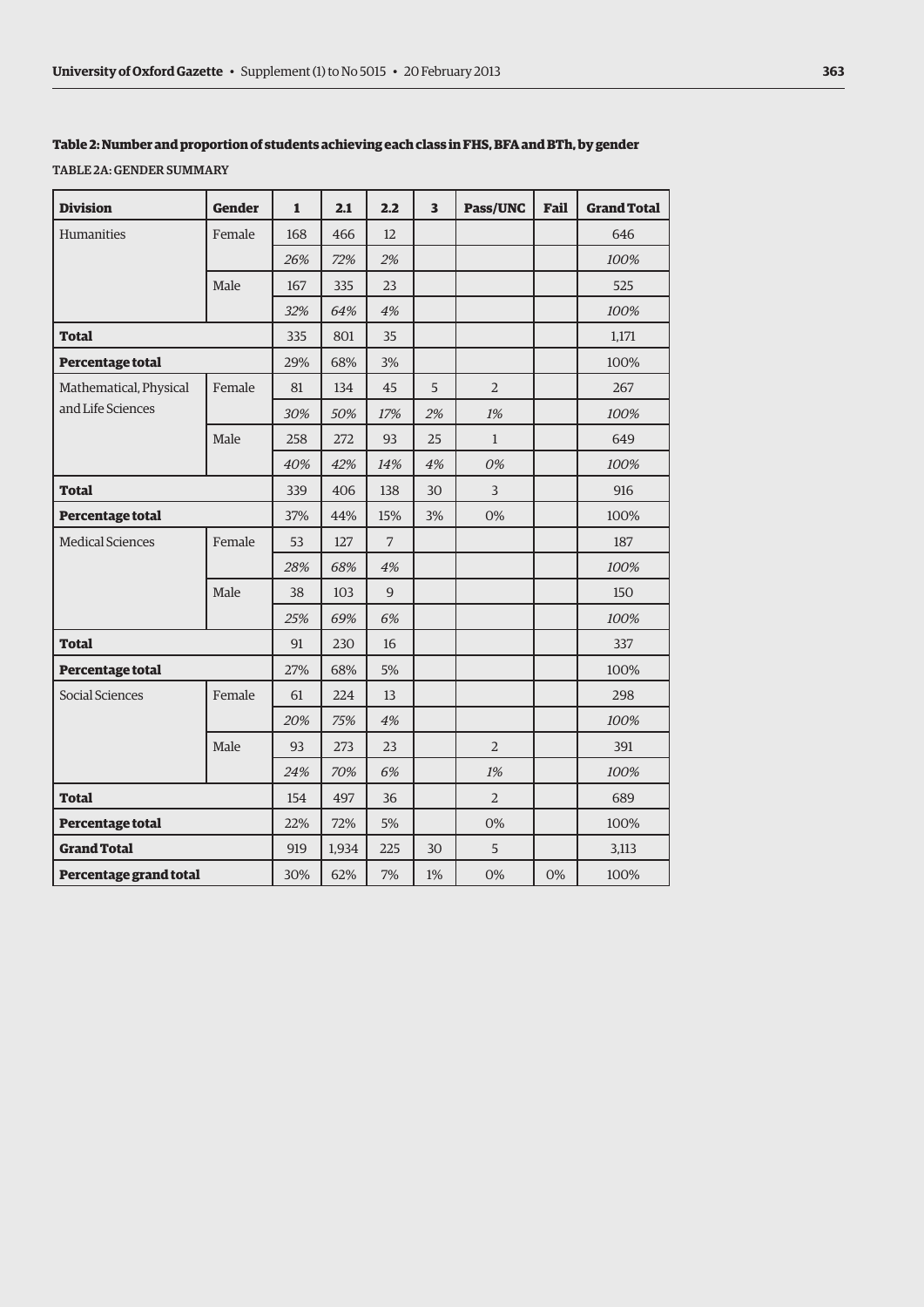#### Table 2b: By course andgender

| Programme                                  | Gender | $\mathbf{1}$   | 2.1            | 2.2            | 3            | Pass/UNC     | Fail   | <b>Grand Total</b> |
|--------------------------------------------|--------|----------------|----------------|----------------|--------------|--------------|--------|--------------------|
| <b>BA Ancient &amp; Modern History</b>     | Female | $\ast$         | $\ast$         | $\ast$         | $\ast$       | $\ast$       | $\ast$ | $\overline{4}$     |
|                                            |        | $\ast$         | $\ast$         | $\ast$         | $\ast$       | $\ast$       | $\ast$ | 100%               |
|                                            | Male   | 6              | 6              |                |              |              |        | $12\,$             |
|                                            |        | 50%            | 50%            |                |              |              |        | 100%               |
| BA Archaeology & Anthropology              | Female | 3              | 12             |                |              |              |        | 15                 |
|                                            |        | 20%            | 80%            |                |              |              |        | 100%               |
|                                            | Male   | $\overline{2}$ | 5              | $\mathbf{1}$   |              |              |        | 8                  |
|                                            |        | 25%            | 63%            | 13%            |              |              |        | 100%               |
| <b>BA Biological Sciences</b>              | Female | 15             | 41             | $\,8\,$        | $\mathbf{1}$ |              |        | 65                 |
|                                            |        | 23%            | 63%            | 12%            | 2%           |              |        | 100%               |
|                                            | Male   | $\overline{7}$ | 28             | 5              | $\sqrt{2}$   |              |        | 42                 |
|                                            |        | 17%            | 67%            | 12%            | 5%           |              |        | 100%               |
| BA Classical Archaeology & Ancient History | Female | $\overline{2}$ | 8              |                |              |              |        | 10                 |
|                                            |        | 20%            | 80%            |                |              |              |        | 100%               |
|                                            | Male   | $\mathbf{1}$   | $\overline{4}$ | $1\,$          |              |              |        | 6                  |
|                                            |        | 17%            | 67%            | 17%            |              |              |        | 100%               |
| <b>BA Classics &amp; English</b>           | Female | 3              | $\,4\,$        |                |              |              |        | $\overline{7}$     |
|                                            |        | 43%            | 57%            |                |              |              |        | 100%               |
|                                            | Male   | $\ast$         | $\ast$         | $\ast$         | $\ast$       | $\ast$       | $\ast$ | $\mathbf{1}$       |
|                                            |        | $\ast$         | $\ast$         | $\ast$         | $\ast$       | $\ast$       | $\ast$ | 100%               |
| BA Classics & Modern Languages             | Female | $\ast$         | $\ast$         | $\ast$         | $\ast$       | $\ast$       | $\ast$ | $\overline{4}$     |
|                                            |        | $\ast$         | $\ast$         | $\ast$         | $\ast$       | $\ast$       | $\ast$ | 100%               |
|                                            | Male   | $\ast$         | $\ast$         | $\ast$         | $\ast$       | $\ast$       | $\ast$ | $\overline{4}$     |
|                                            |        | $\ast$         | $\ast$         | $\ast$         | $\ast$       | $\ast$       | $\ast$ | 100%               |
| <b>BA Computer Science</b>                 | Female | $\ast$         | $\ast$         | $\ast$         | $\ast$       | $\ast$       | $\ast$ | $\mathbf{1}$       |
|                                            |        | $\ast$         | $\ast$         | $\ast$         | $\ast$       | $\ast$       | $\ast$ | 100%               |
|                                            | Male   | $\overline{2}$ | $\mathsf{3}$   | $1\,$          | $\mathbf{1}$ |              |        | $\overline{7}$     |
|                                            |        | 29%            | 43%            | 14%            | 14%          |              |        | 100%               |
| <b>BA Classics with Oriental Studies</b>   | Female | $\ast$         | $\ast$         | $\ast$         | $\ast$       | $\ast$       | $\ast$ | 3                  |
|                                            |        | $\ast$         | $\ast$         | $\ast$         | $\ast$       | $\ast$       | $\ast$ | 100%               |
|                                            | Male   | $\ast$         | $\ast$         | $\ast$         | $\ast$       | $\ast$       | $\ast$ | $\sqrt{2}$         |
|                                            |        | $\ast$         | $\ast$         | $\ast$         | $\ast$       | $\ast$       | $\ast$ | 100%               |
| BA Economics & Management                  | Female | 5 <sup>5</sup> | 17             | $\overline{2}$ |              |              |        | 24                 |
|                                            |        | $21\%$         | 71%            | 8%             |              |              |        | 100%               |
|                                            | Male   | 18             | 39             | $\overline{9}$ |              | $\mathbf{1}$ |        | 67                 |
|                                            |        | 27%            | 58%            | 13%            |              | 1%           |        | 100%               |
| BA English & Modern Languages              | Female | $\overline{7}$ | $11\,$         |                |              |              |        | 18                 |
|                                            |        | 39%<br>$\ast$  | 61%<br>$\ast$  | $\ast$         | $\ast$       | $\ast$       | $\ast$ | 100%               |
|                                            | Male   | $\ast$         | $\ast$         | $\ast$         | $\ast$       | $\ast$       | $\ast$ | $\overline{4}$     |
|                                            |        |                |                |                |              |              |        | 100%               |
| BA English Language & Literature           | Female | 42             | 111            | $\overline{4}$ |              |              |        | 157                |
|                                            |        | 27%            | $71\%$         | 3%             |              |              |        | 100%               |
|                                            | Male   | 32             | 47             | $\overline{3}$ |              |              |        | 82                 |
| BA European & Middle Eastern Languages     | Female | 39%<br>$\ast$  | 57%<br>$\ast$  | 4%<br>$\ast$   | $\ast$       | $\ast$       | $\ast$ | 100%<br>$1\,$      |
|                                            |        | $\ast$         | $\ast$         | $\ast$         | $\ast$       | $\ast$       | $\ast$ | 100%               |
|                                            |        |                |                |                |              |              |        |                    |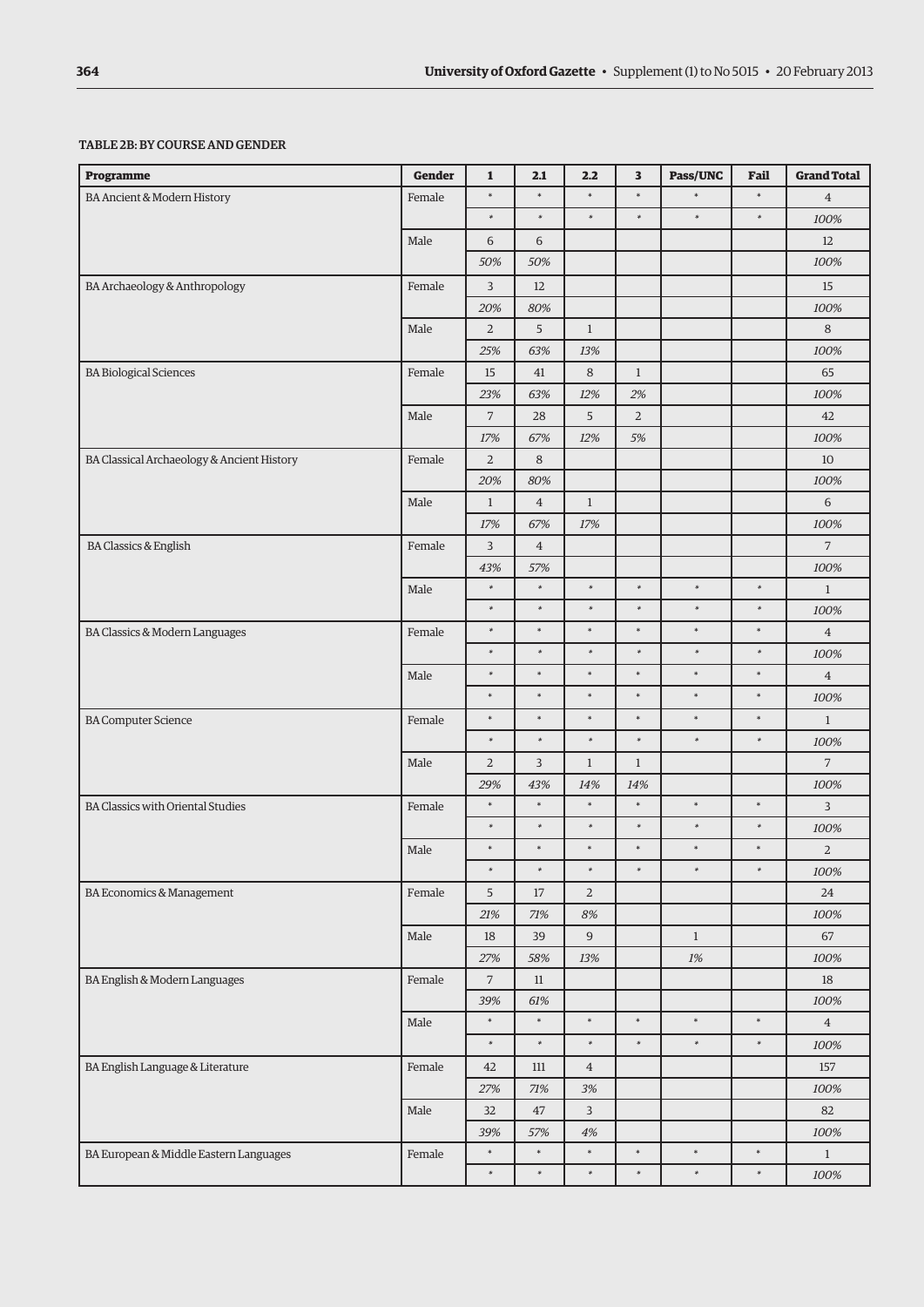| <b>Programme</b>                      | Gender | $\mathbf{1}$   | 2.1            | 2.2            | 3      | Pass/Unc     | Fail   | <b>Grand Total</b> |
|---------------------------------------|--------|----------------|----------------|----------------|--------|--------------|--------|--------------------|
| <b>BA Experimental Psychology</b>     | Female | 12             | 24             | $\mathbf{1}$   |        |              |        | 37                 |
|                                       |        | 32%            | 65%            | 3%             |        |              |        | 100%               |
|                                       | Male   | $\overline{2}$ | 12             |                |        |              |        | 14                 |
|                                       |        | 14%            | 86%            |                |        |              |        | 100%               |
| <b>BA Geography</b>                   | Female | $\overline{9}$ | 34             |                |        |              |        | 43                 |
|                                       |        | 21%            | 79%            |                |        |              |        | 100%               |
|                                       | Male   | 15             | 26             | $\sqrt{2}$     |        |              |        | $43\,$             |
|                                       |        | 35%            | 60%            | 5%             |        |              |        | 100%               |
| <b>BA</b> Geology                     | Female | $\ast$         | $\ast$         | $\ast$         | $\ast$ | $\ast$       | $\ast$ | $\mathbf{1}$       |
|                                       |        | $\ast$         | $\ast$         | $\ast$         | $\ast$ | $\ast$       | $\ast$ | 100%               |
| <b>BA History</b>                     | Female | 25             | 88             |                |        |              |        | 113                |
|                                       |        | 22%            | 78%            |                |        |              |        | 100%               |
|                                       | Male   | 29             | 99             | $\sqrt{2}$     |        |              |        | 130                |
|                                       |        | 22%            | 76%            | 2%             |        |              |        | 100%               |
| BA History & Economics                | Female | $\ast$         | $\ast$         | $\ast$         | $\ast$ | $\ast$       | $\ast$ | 3                  |
|                                       |        | $\ast$         | $\ast$         | $\ast$         | $\ast$ | $\ast$       | $\ast$ | 100%               |
|                                       | Male   | $\ast$         | $\ast$         | $\ast$         | $\ast$ | $\ast$       | $\ast$ | 5                  |
|                                       |        | $\ast$         | $\ast$         | $\ast$         | $\ast$ | $\ast$       | $\ast$ | $100\%$            |
| <b>BA History &amp; English</b>       | Female | $\ast$         | $\ast$         | $\ast$         | $\ast$ | $\ast$       | $\ast$ | $\mathbf{3}$       |
|                                       |        | $\ast$         | $\ast$         | $\ast$         | $\ast$ | $\ast$       | $\ast$ | 100%               |
|                                       | Male   | $\ast$         | $\ast$         | $\ast$         | $\ast$ | $\ast$       | $\ast$ | $\mathbf{1}$       |
|                                       |        | $\ast$         | $\ast$         | $\ast$         | $\ast$ | $\ast$       | $\ast$ | 100%               |
| <b>BA History &amp; Politics</b>      | Female | $\overline{2}$ | $\,8\,$        |                |        |              |        | $10\,$             |
|                                       |        | 20%            | 80%            |                |        |              |        | 100%               |
|                                       | Male   | 9              | 20             |                |        |              |        | 29                 |
|                                       |        | 31%            | 69%            |                |        |              |        | 100%               |
| BA History & Modern Languages         | Female | $\overline{3}$ | $\overline{7}$ |                |        |              |        | 10                 |
|                                       |        | 30%            | 70%            |                |        |              |        | 100%               |
|                                       | Male   | $\ast$         | $\ast$         | $\ast$         | $\ast$ | $\ast$       | $\ast$ | $5\phantom{.0}$    |
|                                       |        | $\ast$         | $\ast$         | $\ast$         | $\ast$ | $\ast$       | $\ast$ | 100%               |
| <b>BA History of Art</b>              | Female | 5              | $\overline{4}$ |                |        |              |        | $\boldsymbol{9}$   |
|                                       |        | 56%            | 44%            |                |        |              |        | 100%               |
|                                       | Male   | $\ast$         | $\ast$         | $\ast$         | $\ast$ | $\ast$       | $\ast$ | $\overline{3}$     |
|                                       |        | $\ast$         | $\ast$         | $\ast$         | $\ast$ | $\ast$       | $\ast$ | 100%               |
| <b>BA Human Sciences</b>              | Female | 6              | 13             | $\mathbf{3}$   |        |              |        | 22                 |
|                                       |        | 27%            | 59%            | 14%            |        |              |        | 100%               |
|                                       | Male   | $\overline{4}$ | 5              | $\overline{2}$ |        |              |        | 11                 |
|                                       |        | 36%            | 45%            | 18%            |        |              |        | 100%               |
| <b>BA Jurisprudence</b>               | Female | 19             | 74             | $\overline{4}$ |        |              |        | 97                 |
|                                       |        | 20%            | 76%            | $4\%$          |        |              |        | 100%               |
|                                       | Male   | 15             | 64             | $\mathbf{3}$   |        | $\mathbf{1}$ |        | 83                 |
|                                       |        | 18%            | 77%            | $4\%$          |        | $1\%$        |        | 100%               |
| BA Jurisprudence (with Law in Europe) | Female | 6              | 12             | $\mathbf{1}$   |        |              |        | 19                 |
|                                       |        | 32%            | 63%            | 5%             |        |              |        | 100%               |
|                                       | Male   | 5              | 8              |                |        |              |        | 13                 |
|                                       |        | 38%            | 62%            |                |        |              |        | 100%               |
| BA Literae Humaniores - Course 1      | Female | 12             | 33             |                |        |              |        | 45                 |
|                                       |        | 27%            | 73%            |                |        |              |        | 100%               |
|                                       | Male   | 13             | 32             | $\,$ 6 $\,$    |        |              |        | 51                 |
|                                       |        | 25%            | 63%            | 12%            |        |              |        | 100%               |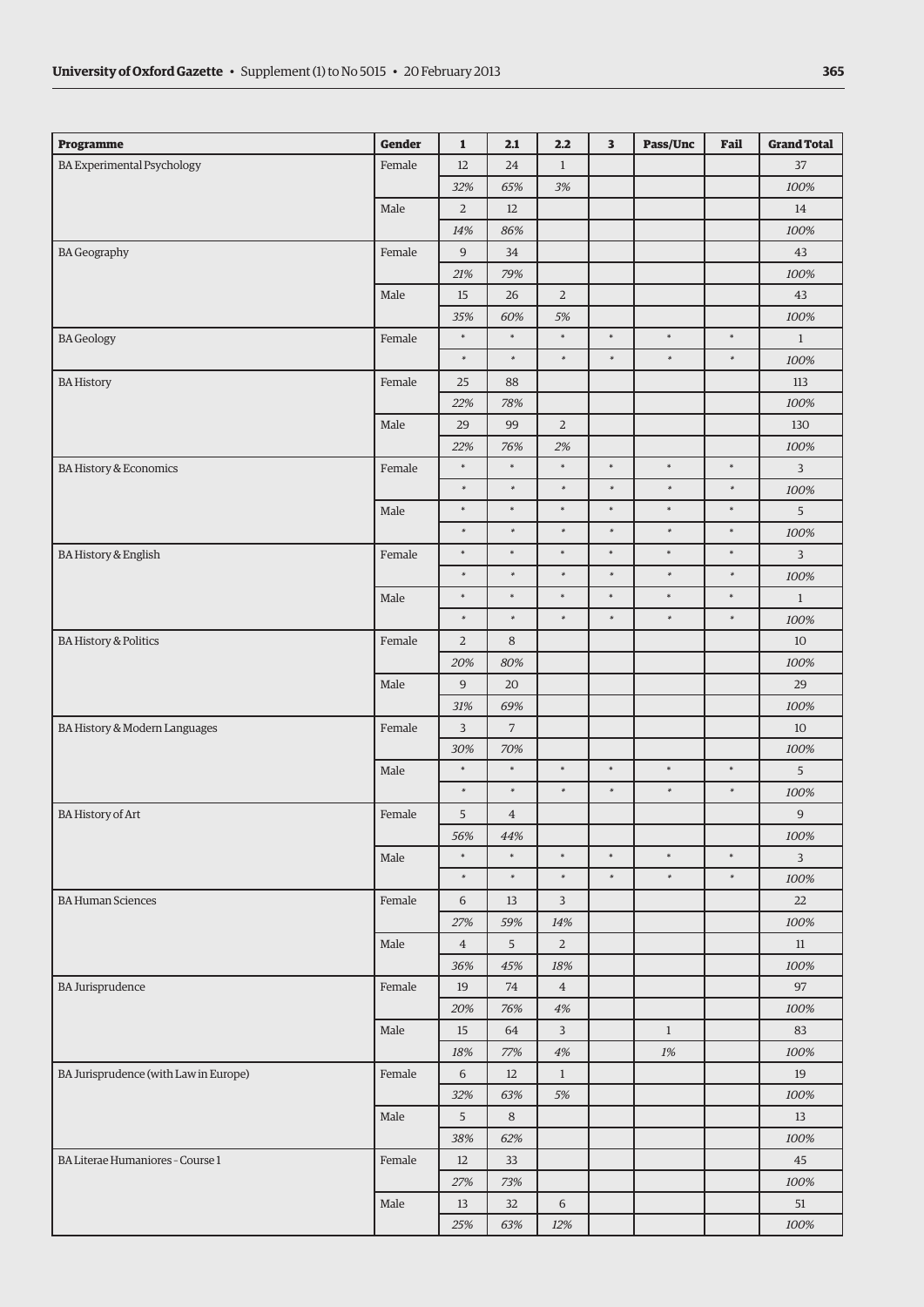| <b>Programme</b>                       | Gender     | $\mathbf{1}$   | 2.1            | 2.2            | 3              | Pass/UNC     | Fail   | <b>Grand Total</b> |
|----------------------------------------|------------|----------------|----------------|----------------|----------------|--------------|--------|--------------------|
| BA Literae Humaniores - Course 2       | Female     | $\ast$         | $\ast$         | $\ast$         | $\ast$         | $\ast$       | $\ast$ | 5                  |
|                                        |            | $\ast$         | $\ast$         | $\ast$         | $\ast$         | $\ast$       | $\ast$ | 100%               |
|                                        | Male       | $\ast$         | $\ast$         | $\ast$         | $\ast$         | $\ast$       | $\ast$ | $5\overline{)}$    |
|                                        |            | $\ast$         | $\ast$         | $\ast$         | $\ast$         | $\ast$       | $\ast$ | 100%               |
| <b>BA</b> Mathematics                  | Female     | 3              | $\overline{7}$ | 3              | $\overline{2}$ | $\sqrt{2}$   |        | 17                 |
|                                        |            | 18%            | 41%            | 18%            | 12%            | 12%          |        | 100%               |
|                                        | Male       | 8              | 15             | 5              | $\overline{2}$ | $\mathbf{1}$ |        | 31                 |
|                                        |            | 26%            | 48%            | 16%            | 6%             | 3%           |        | 100%               |
| BA Mathematics & Computer Science      | Male       | $\ast$         | $\ast$         | $\ast$         | $\ast$         | $\ast$       | $\ast$ | $5\overline{)}$    |
|                                        |            | $\ast$         | $\ast$         | $\ast$         | $\ast$         | $\ast$       | $\ast$ | 100%               |
| BA Mathematics & Philosophy            | Male       | $\ast$         | $\ast$         | $\ast$         | $\ast$         | $\ast$       | $\ast$ | $\overline{2}$     |
|                                        |            | $\ast$         | $\ast$         | $\ast$         | $\ast$         | $\ast$       | $\ast$ | 100%               |
| <b>BA Mathematics &amp; Statistics</b> | Female     | $\overline{2}$ | 3              | $\mathbf{1}$   |                |              |        | 6                  |
|                                        |            | 33%            | 50%            | 17%            |                |              |        | 100%               |
|                                        | Male       | $\ast$         | $\ast$         | $\ast$         | $\ast$         | $\ast$       | $\ast$ | $\overline{2}$     |
|                                        |            | $\ast$         | $\ast$         | $\ast$         | $\ast$         | $\ast$       | $\ast$ | 100%               |
| <b>BA</b> Medical Sciences             | Female     | 16             | 53             | $\mathbf{1}$   |                |              |        | 70                 |
|                                        |            | 23%            | 76%            | 1%             |                |              |        | 100%               |
|                                        | Male       | 20             | 55             | 3              |                |              |        | 78                 |
|                                        |            | 26%            | 71%            | $4\%$          |                |              |        | 100%               |
| <b>BA Modern Languages</b>             | Female     | 27             | 87             | $\,4\,$        |                |              |        | 118                |
|                                        |            | 23%            | 74%            | 3%             |                |              |        | 100%               |
|                                        | Male       | 27             | 44             | $\mathbf{3}$   |                |              |        | 74                 |
|                                        |            | 36%            | 59%            | 4%             |                |              |        | 100%               |
| <b>BA Music</b>                        | Female     | 11             | 20             | $\mathbf{1}$   |                |              |        | 32                 |
|                                        |            | 34%            | 63%            | 3%             |                |              |        | 100%               |
|                                        | Male       | 18             | $17\,$         | $\mathbf{1}$   |                |              |        | 36                 |
|                                        |            | 50%            | 47%            | 3%             |                |              |        | 100%               |
| <b>BA Oriental Studies</b>             | Female     | $\,8\,$        | 21             | $\overline{2}$ |                |              |        | 31                 |
|                                        |            | 26%            | 68%            | $6\%$          |                |              |        | 100%               |
|                                        | Male       | 6              | $11\,$         | $\mathbf{1}$   |                |              |        | 18                 |
|                                        |            | 33%            | 61%            | 6%             |                |              |        | 100%               |
| BA Philosophy, Politics & Economics    | Female     | 13             | 62             | 3              |                |              |        | 78                 |
|                                        |            | 17%            | 79%            | $4\%$          |                |              |        | 100%               |
|                                        | Male       | 34             | 126            | 6              |                |              |        | 166                |
|                                        |            | 20%            | 76%            | 4%             |                |              |        | 100%               |
| BA Philosophy & Theology               | Female     | $\overline{2}$ | 10             |                |                |              |        | 12                 |
|                                        |            | 17%            | 83%            |                |                |              |        | 100%               |
|                                        | Male       | $\overline{4}$ | $\overline{7}$ | $\mathbf{1}$   |                |              |        | 12                 |
|                                        |            | 33%            | 58%            | $8\%$          |                |              |        | 100%               |
| BA Philosophy & Modern Languages       | Female     | $\overline{4}$ | $\overline{9}$ |                |                |              |        | 13                 |
|                                        |            | 31%            | 69%            |                |                |              |        | 100%               |
|                                        | Male       | $\overline{2}$ | 6              |                |                |              |        | $\,8\,$            |
|                                        |            | 25%            | 75%            |                |                |              |        | 100%               |
| <b>BA Physics</b>                      | Female     | 3              | $\overline{4}$ | $\mathbf{1}$   |                |              |        | 8                  |
|                                        |            | 38%            | 50%            | 13%            |                |              |        | 100%               |
|                                        | $\rm Male$ | $\,8\,$        | $11\,$         | $17\,$         | $\overline{3}$ |              |        | 39                 |
|                                        |            | $21\%$         | $28\%$         | 44%            | 8%             |              |        | 100%               |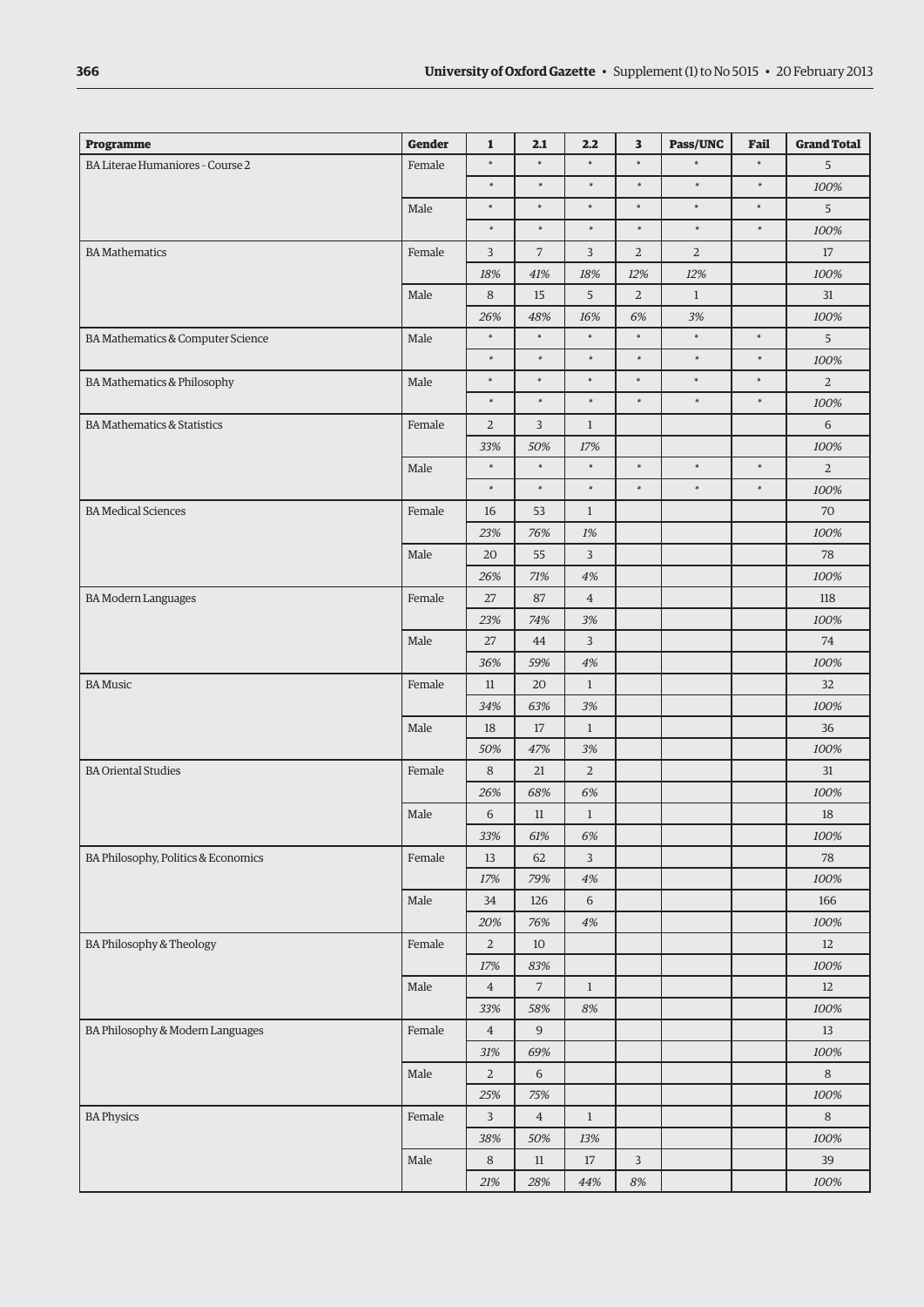| Programme                                  | <b>Gender</b> | $\mathbf{1}$   | 2.1            | 2.2            | 3            | Pass/UNC | Fail   | <b>Grand Total</b> |
|--------------------------------------------|---------------|----------------|----------------|----------------|--------------|----------|--------|--------------------|
| <b>BA Physiological Sciences</b>           | Female        | $\overline{2}$ | 13             | $\mathbf{1}$   |              |          |        | 16                 |
|                                            |               | 13%            | 81%            | 6%             |              |          |        | 100%               |
|                                            | Male          | 2              | 9              |                |              |          |        | 11                 |
|                                            |               | 18%            | 82%            |                |              |          |        | 100%               |
| BA Psychology, Philosophy & Physiology     | Female        | 3              | $11\,$         |                |              |          |        | 14                 |
|                                            |               | 21%            | 79%            |                |              |          |        | 100%               |
|                                            | Male          | 5              | $\overline{7}$ | $\mathbf{1}$   |              |          |        | 13                 |
|                                            |               | 38%            | 54%            | 8%             |              |          |        | 100%               |
| <b>BATheology</b>                          | Female        | 8              | 12             | $\mathbf{1}$   |              |          |        | 21                 |
|                                            |               | 38%            | 57%            | 5%             |              |          |        | 100%               |
|                                            | Male          | 8              | 14             |                |              |          |        | 22                 |
|                                            |               | 36%            | 64%            |                |              |          |        | 100%               |
| <b>BFA Fine Art</b>                        | Female        | 3              | 14             |                |              |          |        | 17                 |
|                                            |               | 18%            | 82%            |                |              |          |        | 100%               |
|                                            | Male          | $\ast$         | $\ast$         | $\ast$         | $\ast$       | $\ast$   | $\ast$ | $\overline{4}$     |
|                                            |               | $\ast$         | $\ast$         | $\ast$         | $\ast$       | $\ast$   | $\ast$ | 100%               |
| <b>BTh Theology</b>                        | Male          | $\overline{2}$ | $\overline{7}$ | $\overline{2}$ |              |          |        | 11                 |
|                                            |               | 18%            | 64%            | 18%            |              |          |        | 100%               |
| MBiochem Molecular & Cellular Biochemistry | Female        | 20             | 26             | $\bf{4}$       |              |          |        | 50                 |
|                                            |               | 40%            | 52%            | 8%             |              |          |        | 100%               |
|                                            | Male          | 9              | 20             | 5              |              |          |        | 34                 |
|                                            |               | 26%            | 59%            | 15%            |              |          |        | 100%               |
| MChem Chemistry                            | Female        | 14             | 23             | $11\,$         |              |          |        | 48                 |
|                                            |               | 29%            | 48%            | 23%            |              |          |        | 100%               |
|                                            | Male          | 59             | 57             | 15             |              |          |        | 131                |
|                                            |               | 45%            | 44%            | 11%            |              |          |        | 100%               |
| MCompSci Computer Science                  | Female        | $\ast$         | $\ast$         | $\ast$         | $\ast$       | $\ast$   | $\ast$ | $\mathbf{2}$       |
|                                            |               | $\ast$         | $\ast$         | $\ast$         | $\ast$       | $\ast$   | $\ast$ | 100%               |
|                                            | Male          | $\overline{4}$ | 6              | $\mathbf{1}$   |              |          |        | $11\,$             |
|                                            |               | 36%            | 55%            | 9%             |              |          |        | 100%               |
| MEarthSci Earth Sciences                   | Female        | 5              | 6              | $\overline{3}$ |              |          |        | 14                 |
|                                            |               | 36%            | 43%            | $21\%$         |              |          |        | 100%               |
|                                            | Male          | 6              | $11\,$         | $\overline{2}$ |              |          |        | 19                 |
|                                            |               | 32%            | 58%            | 11%            |              |          |        | 100%               |
| <b>MEng Engineering Science</b>            | Female        | 10             | 14             | $\overline{5}$ |              |          |        | 29                 |
|                                            |               | 34%            | 48%            | 17%            |              |          |        | 100%               |
|                                            | Male          | 44             | 42             | 24             | 5            |          |        | 115                |
|                                            |               | 38%            | 37%            | 21%            | 4%           |          |        | 100%               |
| MEng Engineering, Economics & Management   | Female        | $\ast$         | $\ast$         | $\ast$         | $\ast$       | $\ast$   | $\ast$ | $\overline{4}$     |
|                                            |               | $\ast$         | $\ast$         | $\ast$         | $\ast$       | $\ast$   | $\ast$ | 100%               |
|                                            | Male          | $\overline{3}$ | $\sqrt{2}$     | $\overline{2}$ |              |          |        | $7\overline{ }$    |
|                                            |               | 43%            | 29%            | 29%            |              |          |        | 100%               |
| MEng Materials Science                     | Female        | 5              | $\overline{4}$ | $\mathbf{1}$   | $\mathbf{1}$ |          |        | 11                 |
|                                            |               | 45%            | 36%            | 9%             | 9%           |          |        | 100%               |
|                                            | Male          | $\overline{2}$ | $\overline{7}$ | $\mathbf{1}$   | $\mathbf{1}$ |          |        | 11                 |
|                                            |               | 18%            | 64%            | 9%             | 9%           |          |        | 100%               |
| MEng Materials, Economics & Management     | Male          | $\overline{2}$ | $\overline{4}$ |                |              |          |        | 6                  |
|                                            |               | 33%            | 67%            |                |              |          |        | 100%               |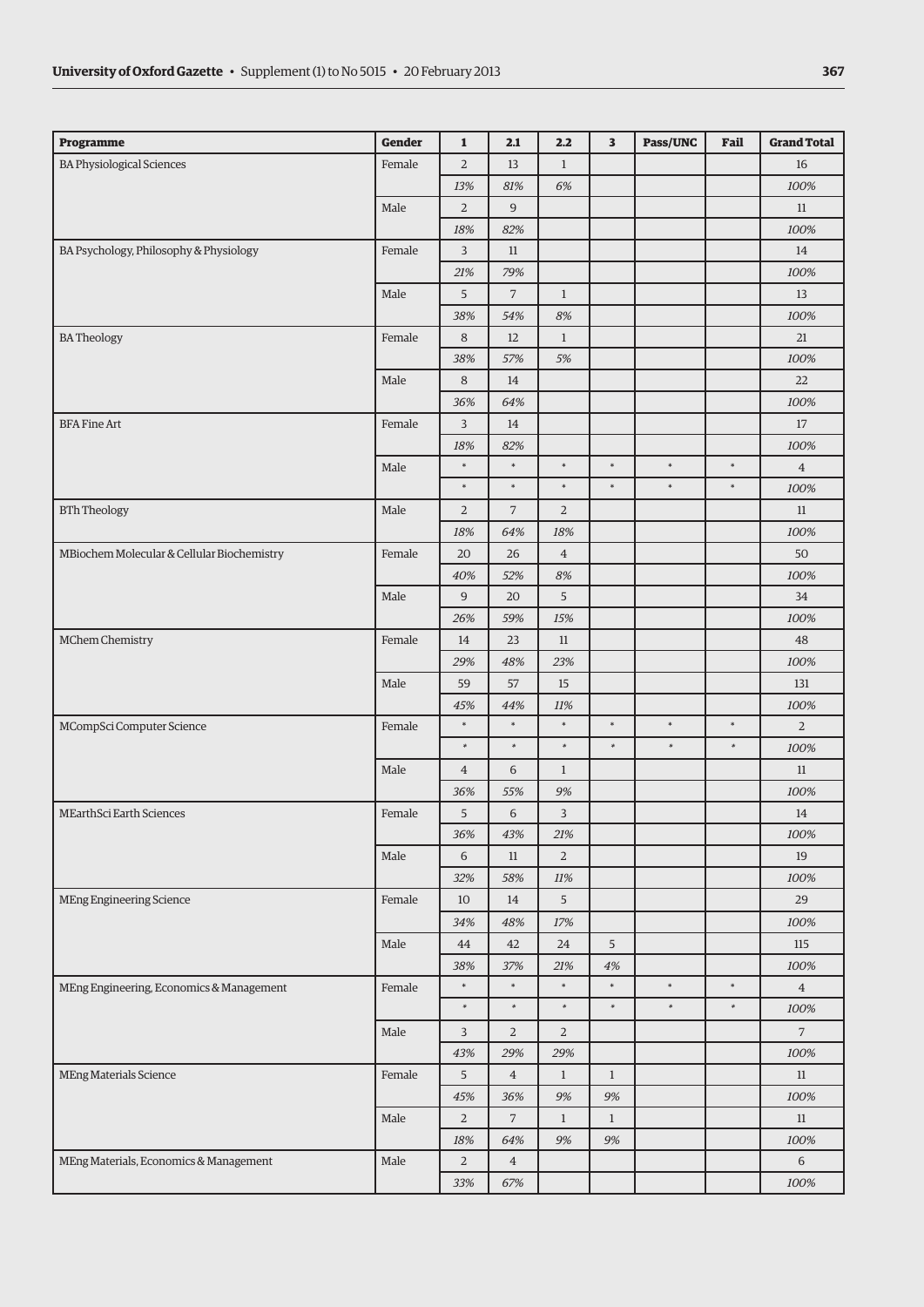| Programme                                   | <b>Gender</b> | $\mathbf{1}$   | 2.1            | 2.2            | $\overline{\mathbf{3}}$ | Pass/UNC | Fail   | <b>Grand Total</b> |
|---------------------------------------------|---------------|----------------|----------------|----------------|-------------------------|----------|--------|--------------------|
| <b>MMath Mathematics</b>                    | Female        | $\overline{7}$ | 11             | 5              |                         |          |        | 23                 |
|                                             |               | 30%            | 48%            | 22%            |                         |          |        | 100%               |
|                                             | Male          | 38             | 25             | 10             | $\overline{3}$          |          |        | 76                 |
|                                             |               | 50%            | 33%            | 13%            | 4%                      |          |        | 100%               |
| MMath Mathematics & Statistics              | Female        | $\ast$         | $\ast$         | $\ast$         | $\ast$                  | $\ast$   | $\ast$ | 5                  |
|                                             |               | $\ast$         | $\ast$         | $\ast$         | $\ast$                  | $\ast$   | $\ast$ | 100%               |
|                                             | Male          | 5              | $\overline{7}$ | $\overline{2}$ | $\mathbf{1}$            |          |        | 15                 |
|                                             |               | 33%            | 47%            | 13%            | 7%                      |          |        | 100%               |
| MMathCompSci Mathematics & Computer Science | Female        | $\ast$         | $\ast$         | $\ast$         | $\ast$                  | $\ast$   | $\ast$ | $\overline{2}$     |
|                                             |               | $\ast$         | $\ast$         | $\ast$         | $\ast$                  | $\ast$   | $\ast$ | 100%               |
|                                             | Male          | 8              | 8              | $\mathbf{1}$   | $\mathbf{1}$            |          |        | 18                 |
|                                             |               | 44%            | 44%            | 6%             | 6%                      |          |        | 100%               |
| MMathPhil Mathematics & Philosophy          | Female        | $\overline{3}$ | $\overline{3}$ | $\overline{2}$ |                         |          |        | 8                  |
|                                             |               | 38%            | 38%            | 25%            |                         |          |        | 100%               |
|                                             | Male          | 6              | $\overline{7}$ |                |                         |          |        | 13                 |
|                                             |               | 46%            | 54%            |                |                         |          |        | 100%               |
| <b>MPhys Physics</b>                        | Female        | 6              | 13             | 3              |                         |          |        | 22                 |
|                                             |               | 27%            | 59%            | 14%            |                         |          |        | 100%               |
|                                             | Male          | 45             | 34             | 7              | 3                       |          |        | 89                 |
|                                             |               | 51%            | 38%            | 8%             | 3%                      |          |        | 100%               |
| MPhysPhil Physics & Philosophy              | Female        | $\ast$         | $\ast$         | $\ast$         | $\ast$                  | $\ast$   | $\ast$ | $\mathbf{1}$       |
|                                             |               | $\ast$         | $\ast$         | $\ast$         | $\ast$                  | $\ast$   | $\ast$ | 100%               |
|                                             | Male          | $\overline{7}$ | $\overline{2}$ |                | $\mathbf{1}$            |          |        | 10                 |
|                                             |               | 70%            | 20%            |                | 10%                     |          |        | 100%               |
| <b>Total</b>                                |               | 919            | 1,934          | 225            | 30                      | 5        |        | 3,113              |
| Percentage total                            |               | 30%            | 62%            | 7%             | 1%                      | 0%       | 0%     | 100%               |